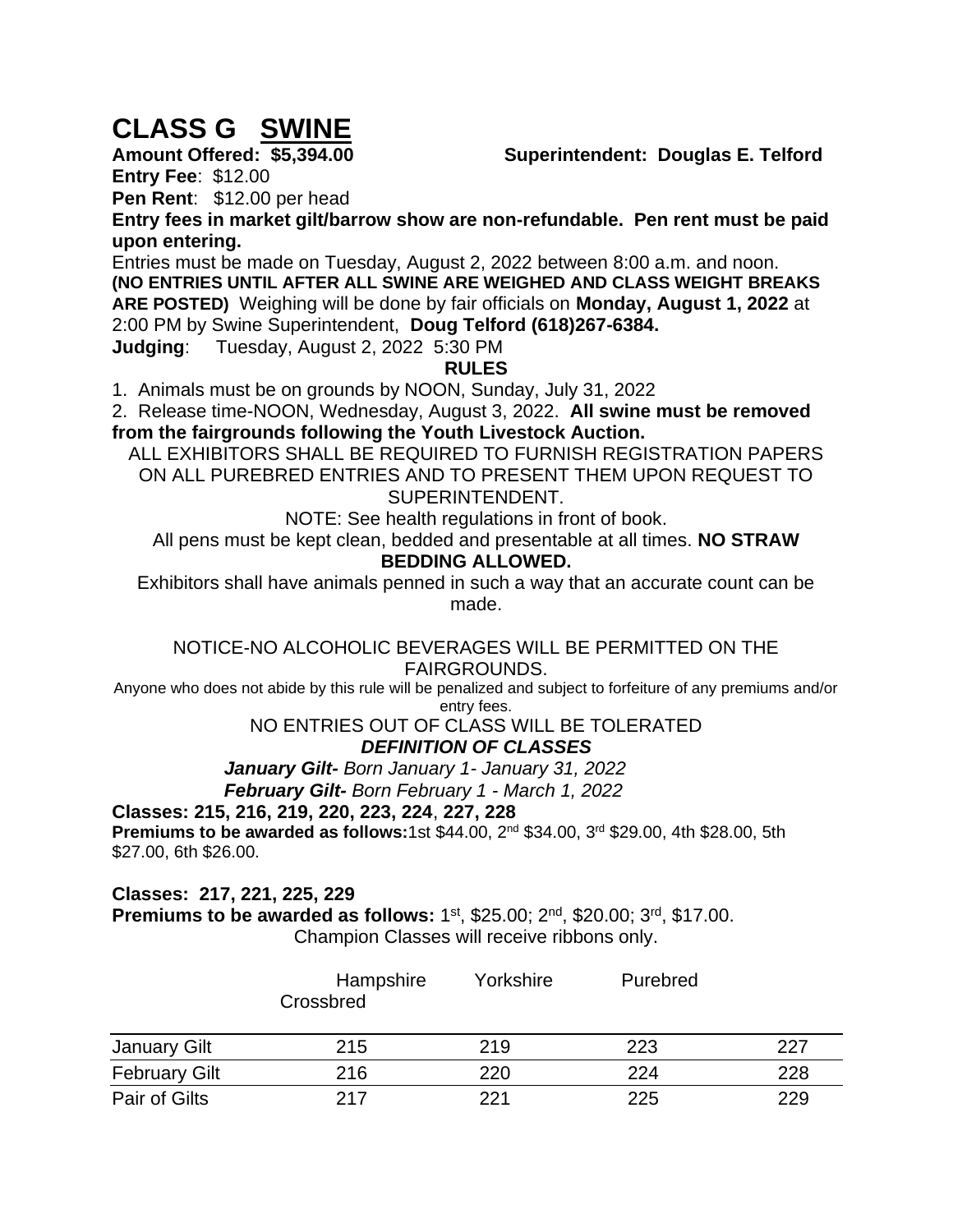## **BARROW SHOW**

#### **-RULES-**

- 1. All purebred and crossbred Barrows will be shown together.
- 2. All Barrows must have been owned by exhibitor for 30 days prior to opening of fair.
- 3. All Barrows must meet same health requirements as breeding stock.
- 4. No Barrows less than 200 lbs. will be allowed to show, no exceptions.
- 5. Exhibitors are limited to two entries in each weight class and two entries in pair class.
- 6. All Barrows will be weighed by Fair Officials on Monday, August 1, 2022 at 2:00 PM. Any animals not weighed cannot enter.
- 7. Entry fee is \$12.00 and will be paid at time of entry. **No entry fee will be refunded.**
- 8. Pen rent of \$12.00 per head will be charged at time of entry.
- 9. Only Barrows will be allowed to show.
- 10. After weighing, the barrows will be divided into class weights in as equal numbers as possible by the Swine

Superintendent, Douglas E. Telford

11. The Barrow Show will start following the Breeds Show.

**Premiums to be awarded as follows:** 1<sup>st</sup> \$49.00, 2<sup>nd</sup> \$44.00, 3<sup>rd</sup> \$39.00, 4<sup>th</sup> \$37.00,

5<sup>th</sup> \$34.00, 6<sup>th</sup> \$32.00, 7<sup>th</sup> \$29.00, 8<sup>th</sup> \$27.00.

Premium No. and Class:

- 231 Purebred Lightweight
- 232 Purebred Mediumweight
- 233 Purebred Heavyweight
- 234 Crossbred Lightweight
- 235 Crossbred Mediumweight
- 236 Crossbred Heavyweight
- **237 Grand Champion Barrow, \$50.00 (money only)**

## **238 Reserve Champion Barrow, \$25.00 (money only)**

## **OPEN MARKET GILT SHOW**

#### **-RULES-**

- 1. All purebred and crossbred market gilts will be shown together.
- 2. No Market Gilt less than 200 lbs. will be allowed to show, no exceptions.

3. Market Gilts will be weighed by Fair Officials on Monday, August 1, 2022 at 2:00 PM. Any animals not

weighed cannot enter.

- 4. All market gilts must meet same health requirements as breeding stock.
- 5. All market gilts must have been owned by exhibitor for 30 days prior to opening of fair.
- 6. Exhibitors are limited to two entries in each weight class.

7. After weighing, the Market Gilts will be divided into class weights in as equal numbers as possible by Swine

Superintendent, Douglas E. Telford.

8. Entry fee is \$12.00 per entry and will be paid at time of entry. **No entry fee will be refunded.**

9. Pen rent of \$12.00 per head will be charged at time of entry.

10. Market Gilt show will follow the Barrow Show.

11. Only Gilts not shown in breeds show can be shown.

Premiums to be awarded as follows:  $1^{st}$  \$49.00,  $2^{nd}$  \$44.00,  $3^{rd}$  \$39.00;  $4^{th}$  \$37.00,